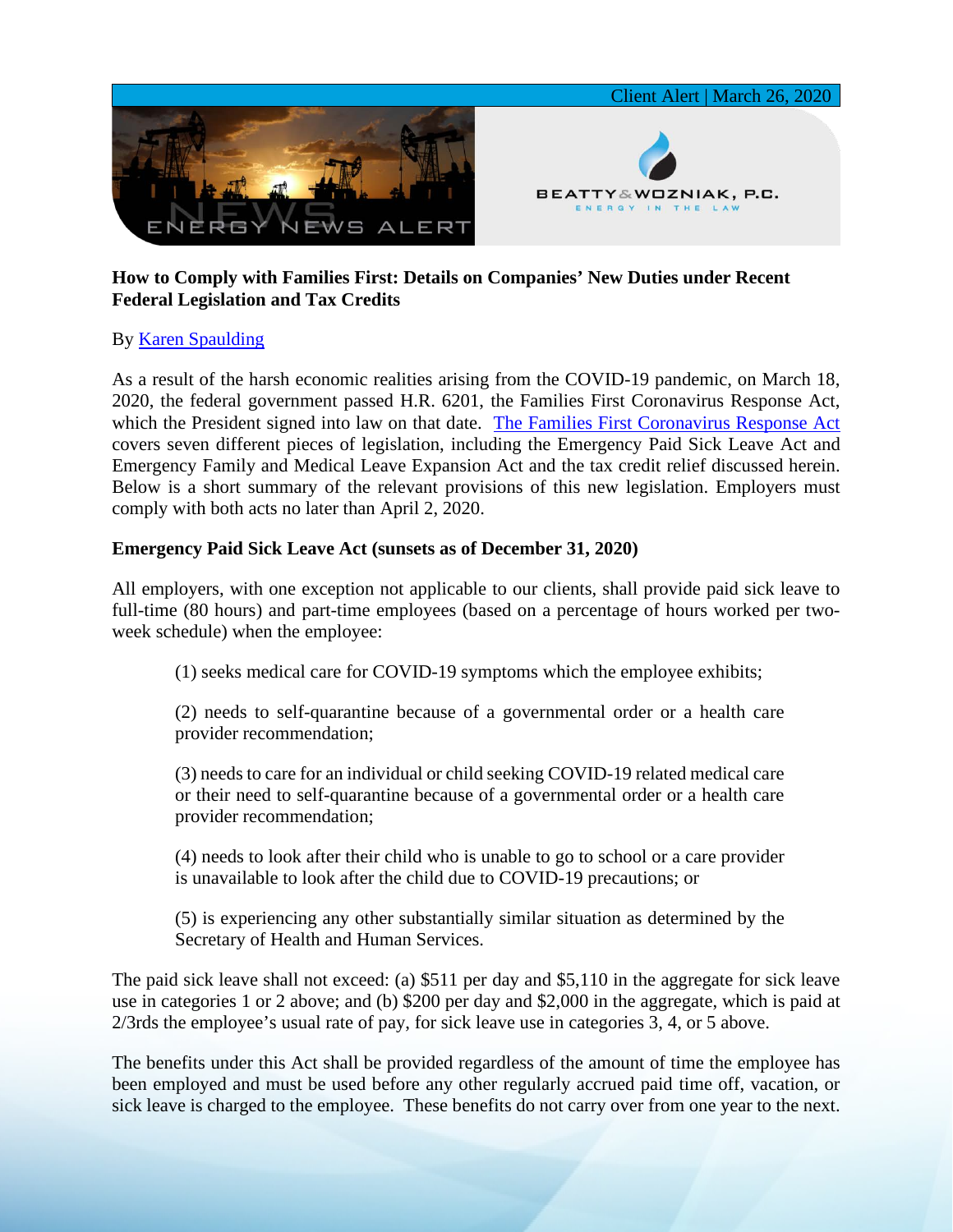Companies must conspicuously post notice of these paid sick leave benefits. Employers may not discriminate against employees who take leave under this act, including but not limited to terminating or disciplining the employee. Employers who fail to comply with the terms of this act concerning paid sick leave or unlawful termination are subject to wage claims and federal penalties.

The **Emergency Family and Medical Leave Expansion Act** ("Expansion Act") amends the Family and Medical Leave Act (FMLA) in several respects.

First, FMLA generally applies to companies with more than 50 employees if an employee of that company has worked for the employer for more than 1,250 hours in the prior 12-month period. The Expansion Act provides expanded family leave to any employee working for an employer with "fewer than 500 employees" for more than 30 days. There is an exemption for small businesses with fewer than 50 employees when compliance would "jeopardize the viability of the business as an ongoing concern." This exemption must be requested from the Secretary of Labor.

Second, the FMLA's qualifying events are expanded to include those related to the COVID-19 public health emergency declared by the federal, state or local government; i.e., when the employee's child's school or child-care facility is closed or the child's care provider is unavailable due to a public health emergency. Child means a daughter or son under the age of 18.

Third, Expansion Act benefits are only payable between the period from March 18, 2020 to December 31, 2020.

Fourth, FMLA generally provides for a job-protected 12-week leave of absence for a qualifying event. Usually the leave is unpaid, except paid time off, vacation, and sick leave may be paid out initially until exhausted.

Under the Expansion Act, 12 weeks of job-protected family leave (mostly paid) is available. The first two weeks of the 12-week period may consist of unpaid leave; however the employee may overlap these first two weeks with paid sick leave as provided in the Emergency Paid Sick Act (see above), and the remaining 10 weeks must be paid.

The employee's pay for the remaining 10 weeks of emergency leave is at 2/3rds of his or her usual pay. However, there is a cap on emergency leave at \$200 per day and \$10,000 in the aggregate.

Like the employee notice requirements under the FMLA, the employee must provide the employer notice of the need for Expansion Act leave as is reasonably practicable due to the emergency.

The employee must be restored to the same or similar position after the leave, with one exception not applicable under the FMLA. An employer with fewer than 25 employees is not required to restore the employee to his or her pre-leave position after the 12 weeks leave related to the public health emergency has concluded if certain exceptions are met. However, there is a continuing requirement of the employer to make reasonable efforts to contact the employee if an equivalent position with equivalent benefits becomes available within a one-year period beginning on the earlier of "(A) the date on which the qualifying need related to a public health emergency concludes; or (B) the date that is 12 weeks after the date on which the employee's leave ... commences."